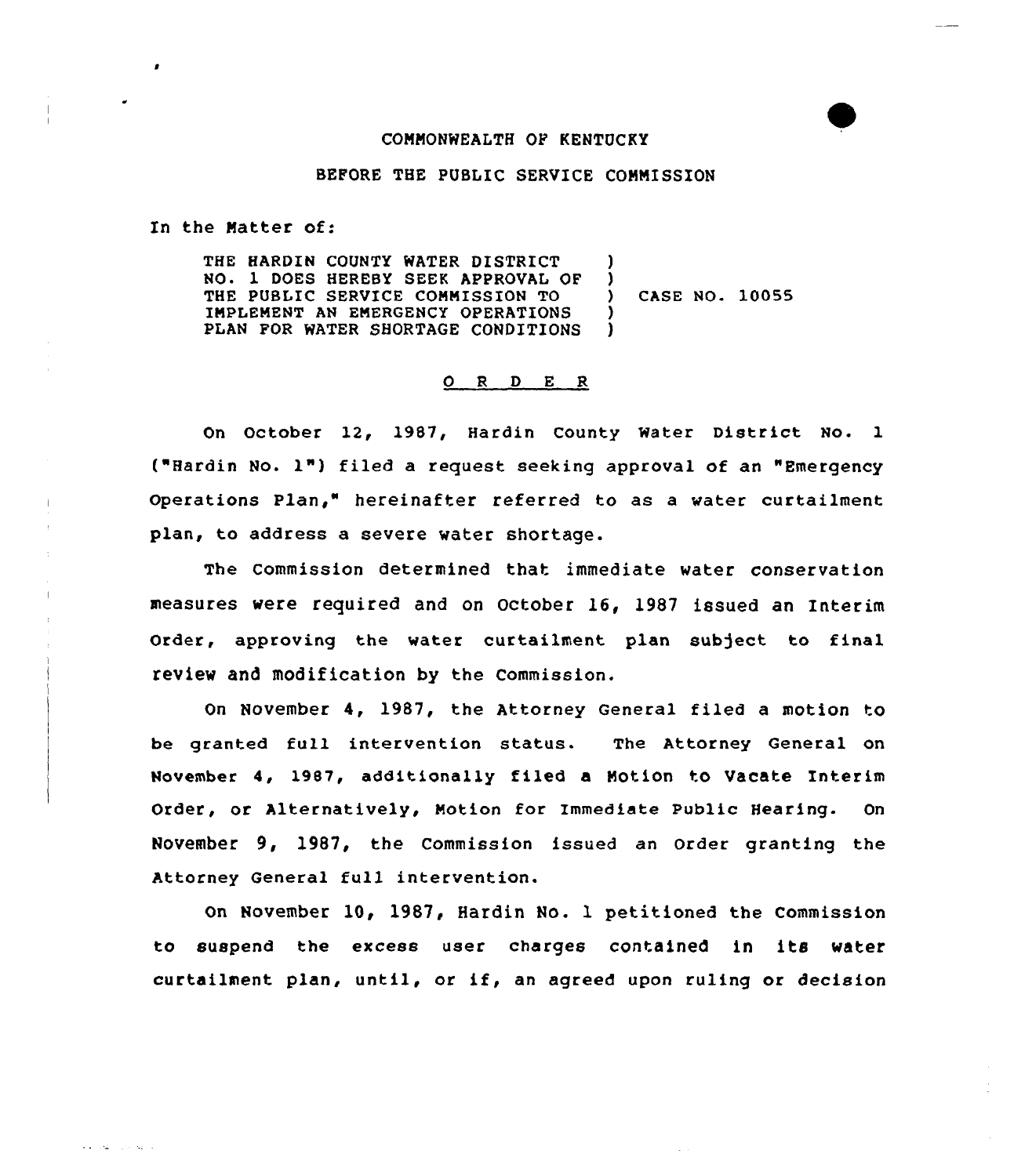by the Division of Water, the Attorney General, and the Commission, is given in writing to Hardin No. 1.

The owner of Easton's Coin Laundry filed and was subsequently granted limited intervention due to the excess user charges. The Commission has considered the concerns expressed by the intervenor and notes that under the approved water curtailment plan, all similarly situated customers will be treated equally. <sup>A</sup> petition containing approximately 1,300 signatures was filed on November 20, 1987 requesting a public hearing regarding the water curtailment plan, and, in particular, the excess user charges.

Hardin No. 1 filed a request on November 30, 1987 requesting that the Commission delay any further decisions for 90 days in order that it could revise and resubmit its water curtailment plan. The requested extension of time was granted and Hardin No. <sup>1</sup> was required to file monthly updates regarding current water availability and progress made on its water curtailment plan. The updates were filed on December 14, 1987, January 13, 1988, and February 16, 1988.

On February 17, 1988, an informal conference was held at the Commission's offices in Frankfort, Kentucky, regarding the general status of water curtailment plans. Hardin No. 1 attended the conference and on February 24, 1988 requested a 90-day extension be granted to revise and resubmit its water curtailment plan in order to include all items deemed necessary by the Commission, the Division of Water, and the Citizen's Advisory Task Force.

On Nay 19, 1988, Hardin No. <sup>1</sup> filed a revised water curtailment plan. On May 31, 1988, Hardin No. 1 filed a request

 $-2-$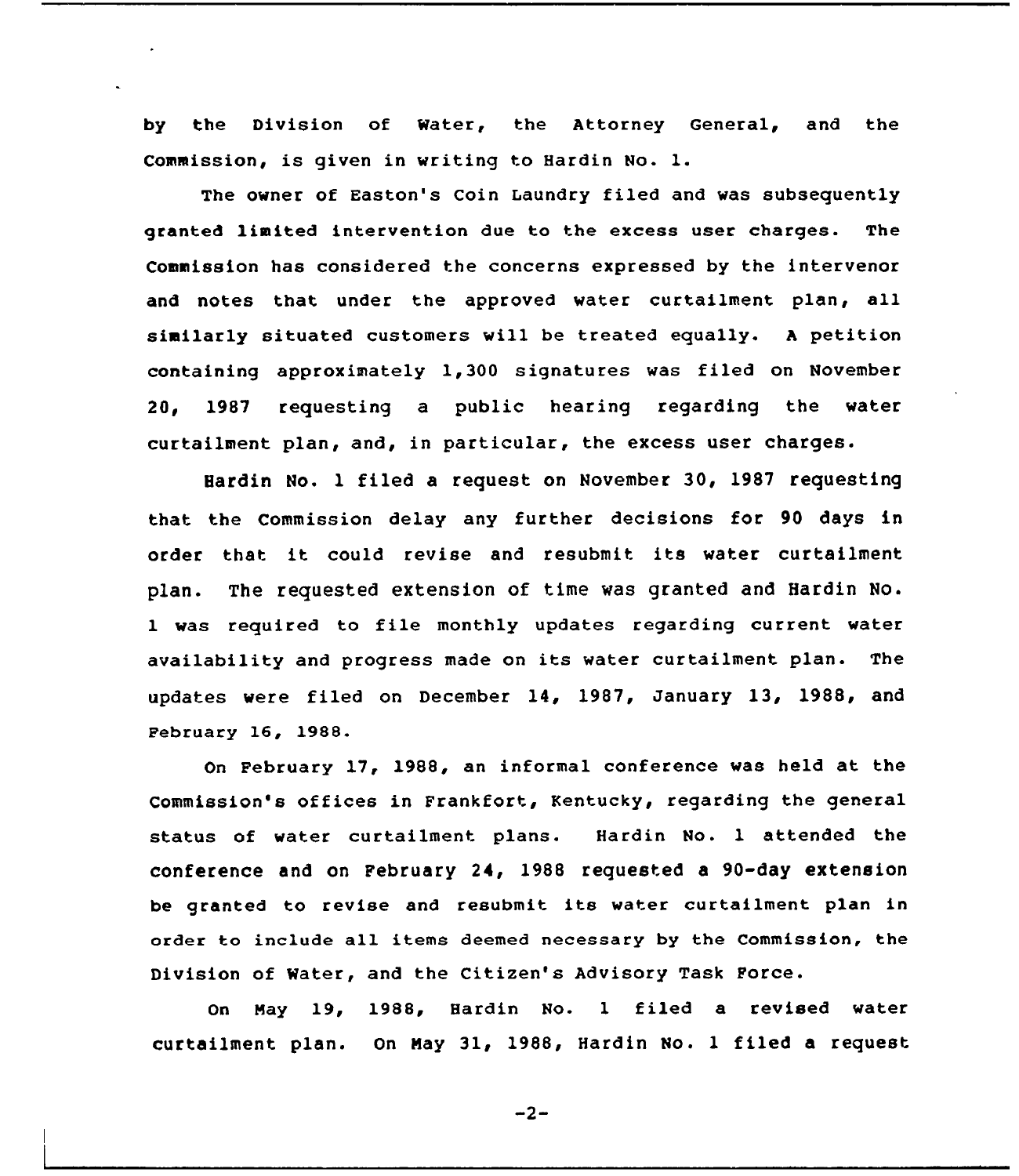for a 90-day extension of time to revise and resubmit its plan. The Commission treated the request as a motion and on June 6, 1988 issued its Order granting Hardin No. <sup>1</sup> <sup>a</sup> 30-day extension. On June 7, 1988, the Commission Staff returned a copy of the May 19, 1988 filing along with their comments and recommendations.

On June 20, 1988, Hardin No. 1 filed a revised water curtailment plan with the Commission. Hardin No. <sup>1</sup> stated in its filing that current operating conditions show that water production is in the 5-10 percent range below projected demand and requested immediate approval of its revised plan.

An informal conference was scheduled on July 8, 198B at the commission's offices to discuss the revised water curtailment plan. Hardin County Water District No. <sup>2</sup> filed a Notion to Intervene (Full Intervention) on July 8, 1988 and participated in the informal conference. The Attorney General was present to represent the ratepayers interests. During the informal conference several proposed changes in the water curtailment plan filed by Hardin No. 1 were discussed. After lengthy negotiations, a plan was produced that all the parties agreed to accept.

On July ll, 1988, Hardin No. <sup>1</sup> filed its water curtailment plan incorporating the revisions which were negotiated at the informal conference on July 8, 198S.

The Commission, having reviewed the evidence of record and being advised, is of the opinion and finds that the water curtailment plan filed by Hardin No. <sup>1</sup> on July 8, 1988 is acceptable with the following exception:

 $-3-$